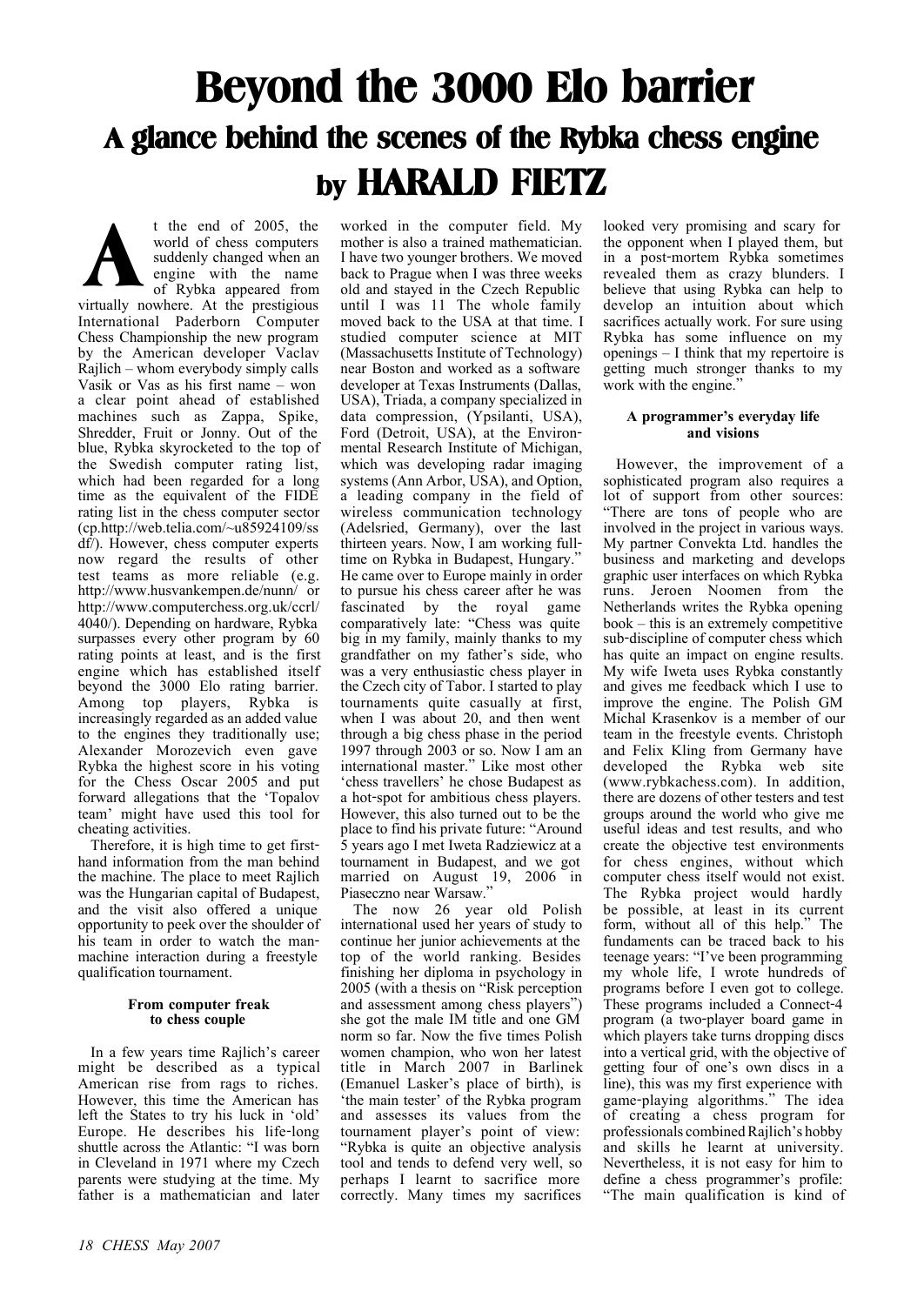vague – it's a sort of semi-mathematical thinking ability which is hard to pin down exactly. Some people just have it, others haven't. Of course, it also helps to have software development skills and chess skill. My main interest in computer science has always been artificial intelligence, for instance, at ERIM we developed algorithms to identify features on radar images, etc. It had always been in the back of my mind that some day I would write a chess program. Finally, in January 2003, I got started, and immediately stopped doing everything else.'

Now the daily life of this Washington Redskins fan – and of the NFL in general – looks pretty much all the same in their small two room-flat in the centre of the Hungarian capital, some 200 meters away from the Danube and the famous Liberty bridge: "It very much depends, but Rybka development goes through cycles which are roughly as follows: 1) get a new idea; 2) refine the idea, maybe make some preliminary experiments; 3) initial implementation of the idea and 4) testing. If you put a camera in my work area, mostly you'd find me sitting in front of my computer." Rajlich knows that there is still a lot of work to do: "Rybka still lacks a few concepts which come naturally to humans. For example, Rybka lacks a true idea of contempt – that is, preventing a weaker opponent from achieving an easy draw due to too much simplification or blocking the position. Rybka will play against a peer the same way as it would against a patzer. So, yes, there are ways for a weaker player to play for a draw which are more effective than they should be. However, there are no especially good ways to play for a win."

Optimization is one issue, integration of new functions is another area. As in other fields of chess learning, an instructive combination between didactic methods and user friendliness is required. Rybka as a 'chess teacher' should reveal more than an ordinary assessment by a single numerical value in the display. Implementation of a visual function is not an easy task, says Rajlich: "This is probably too complicated to get into in a short time. I've put together a preliminary design which involves for example the engine giving a score to each piece on the board. The graphic user interface would then display this score to the user, perhaps using some sort of colour coding scheme, etc. Other elements which would be scores are squares or predefined themes. Once we actually start working on this, a lot of things are likely to change, so it's probably better to wait a year or two until we are ready for implementation. Who knows how everything will look once it is all implemented. Nevertheless, I can show

you a model position in order to demonstrate this function.



The above position is meant to illustrate the idea that positional evaluations change as the search gets deeper. Rybka's static evaluation has no trouble understanding that the bishop on c8 is a bad piece, so this bishop will be consistently reported as a bad piece, regardless of how much searching is done. This will be indicated to the user via some sort of colour coding of the piece or the square it sits on. The knight on a3, on the other hand, is very difficult for Rybka's evaluation to handle properly. There are potential outposts, but figuring out whether the knight can reach them and with what significance can only be properly determined via a search. So Rybka would give this knight higher and higher scores as the search proceeds, and the user would see the colour coding of the knight improve as the search gets deeper."

Besides such dynamic functions, the main attention is targeted towards improvements in every phase of the game. So-called 'freestyle' tournaments, which are played manmachine versus man-machine, offer valuable insights on how to tackle these areas.

## **Tournament games as test fields**

Iweta Rajlich describes how the 'man-machine interface' is organized when the heat of a one-hour game is on: "GM Michal Krasenkov is our team captain and he decides which move we play. He sometimes asks about our opinions. Vasik and I try to discover an interesting route and ask Michal what he thinks about it, or he comments on the ideas which we can see on his screen. Each of us has his own Rybka (*with different hardware: 4 processors plus 2 parallel 1 processor machines for Michal, 2 processors for myself and 1 processor for Vasik*). In addition to analyzing, Vasik is responsible for technical staff and avoiding mouse slips, and it is my responsibility to have in mind that we need to eat from time to time. To sum up, we work pretty individually on positions and then we summarize ours ideas; sometimes Michal divides up work and we test

what he suggests. In the opening and early middle game as well as in the endgame we tend more to overrule the Rybka engine more often than in the middle game. White's moves g6! and h5 in the game Rajlich-Intragrand are human discoveries (included below as part of the analysis of Rajlich-Kingscrusher).

Furthermore, we are using Rybka to go deeply into tactical lines. If the position is rather strategic (I mean with little tactics) we try to choose a plan. For instance, in the game of Poweroff with the white pieces against Rajlich in the final of the 3rd freestyle competition, we had a very difficult position, and in order to save the game Michal came up with a clever idea of exchanging knights for the cost of another pawn. The game transposed into opposite-colour bishop endgame where Poweronoff (who played as an unattended Rybka) had two pawns more. I don't have to mention that sacrificing a pawn for an idea which appears in 20 moves later in a drawn endgame is even beyond the reach of Rybka."



# **33**  $\Xi$ **e1 2c5**

A human GM move – the idea is to exchange knights and defend the opposite-coloured bishop endgame being two pawns down.

## 34 公xc5 營xc5 35 **Lf1 營c7 36 2d3 h6 37 曾g4 曾c5 38 皇e2 會f8 39 罝f4**

The e3-pawn will be lost but more pieces will be exchanged and the black square blockade will remain.

**39 ... Íe5 40 Îe4 Íf6 41 Îxe7 Êxe7 42 Ëe4+ Êf8 43 Ëh7 Íg7** 44 營f5 **ge5 45 gh5 營a7 46 會f3 營e7 47 Êe2 Íb2 48 Ëf4 Êg7 49 Ëxe3 Ëxe3+ 50 Êxe3 f5 51 h3 Ía3 52 Íe8**  $\hat{\mathcal{L}}$ f6 53  $\hat{\mathcal{L}}$ d7  $\hat{\mathcal{L}}$ c5+ 54  $\hat{\mathcal{L}}$ f3  $\hat{\mathcal{L}}$ a3 1/2-1/2

It looks as if the subtleties of endgame strategy are still a domain where human intuition is superior as more long-term thinking is required. A game against the Australian Fredi\_Z demonstrated that engines sometimes follow rules which human would not really consider. Rajlich tries to explain this phenomenon: "Engines, Rybka included, are relatively weak compared to humans in the area of understanding the chances of drawing in endgames where one side stands nominally better.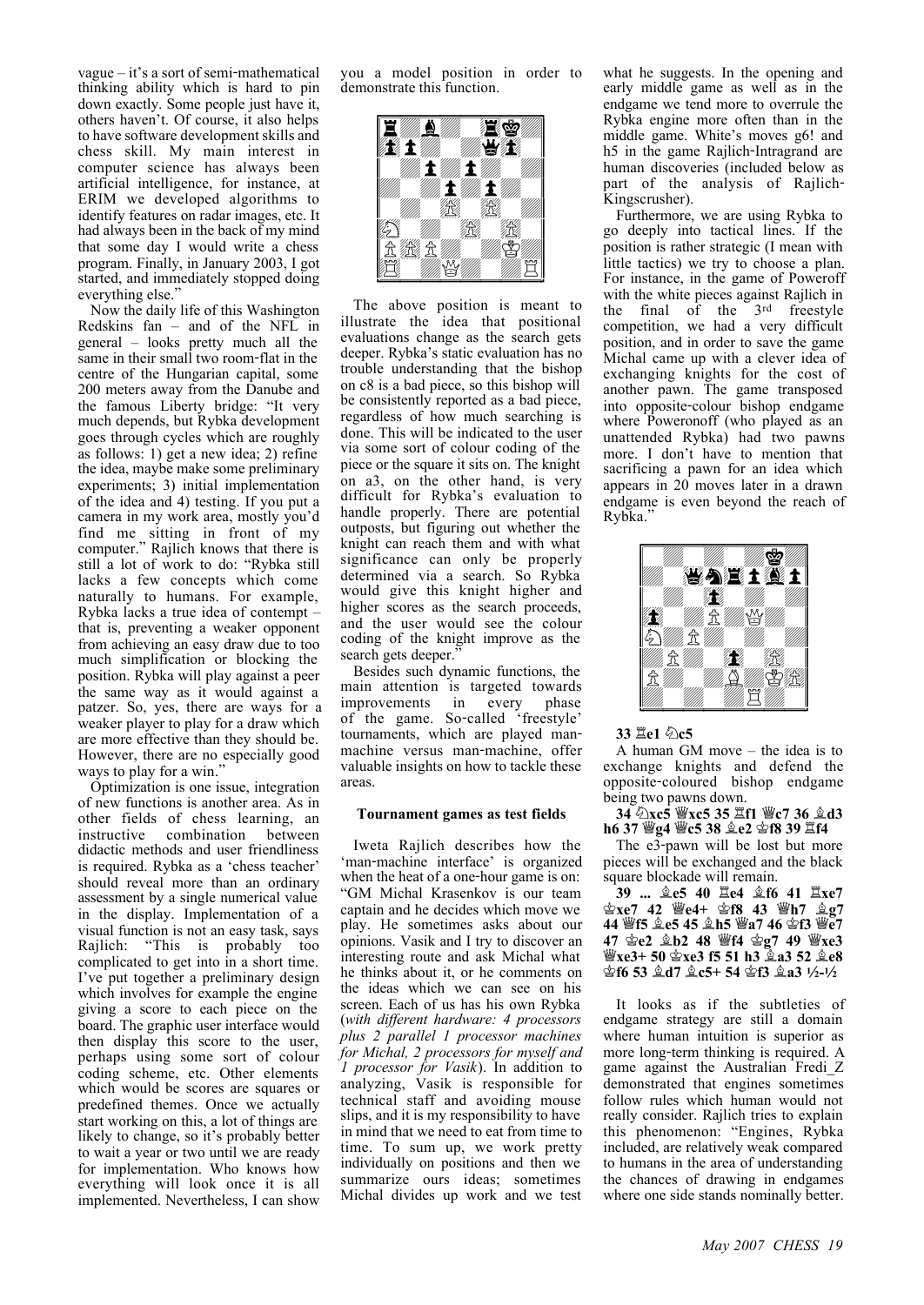They will often fail to simplify to the right kind of inferior endgame (i.e. one that is defensible), or they will be too happy to allow such a simplification. This second case is what happened in the game with Fredi\_Z, who was using an automated Rybka. Rybka stood better, but needlessly allowed a trade of the white b-pawn for the black e-pawn, after which there is no serious danger of us losing. Of course, Rybka understands that it is not good to trade those pawns in general, but for Rybka in the position here this was overruled – incorrectly – by other considerations.'

#### **Fredi\_Z – Rajlich** 4th Freestyle (Qualification) 2006

**1 e4 c5 2**  $\circled{2}$ **f3**  $\circled{2}$ **c6 3**  $\circled{2}$ **c3 e6 4 d4 cxd4 5 2xd4 2f6 6 2db5 d6 7 2f4 e5 8 <u><sup>2</sup>g5</u>** a6 9  $\ddot{\text{a}}$ a3 b5 10  $\ddot{\text{a}}$ d5 <sup>2</sup>e7 **11**  $\&$ **xf6**  $\&$ **xf6 12 c3**  $\&$ **e7 13**  $\&$ **xf6+ gxf6 14 Íd3 d5 15 Ëe2 d4 16 cxd4 Ëxd4 17 0-0!** 

It is time to take a crucial decision as White deviated from a previous game by Krasenkov. After White castled kingside, Black has the option to castle kingside or to play  $\Xi$ g8. The Rajlich team took its time to scan the position in order to identify drawish lines. In this process they overlooked the unexpected move  $\triangle$ c2 which leaves the b2-pawn en prise. Maybe this was caused by Vasik's statement that  $18 \trianglelefteq h1$  is the most likely move or their search was mainly influenced by the stem game with 17 0-0-0 @b6 18 @e3 @xe3+ 19 fxe3  $\Xi$ g8 20  $\Xi$ d2  $\triangle$ b7 21  $\Xi$ f1  $\Xi$ g6 22  $\triangle$ c2  $\triangle$ c8 23  $\triangle$ b4  $\triangle$ d6 24  $\triangle$ d5  $\triangle$ c8+ 25  $\textcircled{z}$ b1 f5 26 exf5  $\textcircled{z}$ h6 27 e4  $\textcircled{z}$ xd5 28 exd5  $\Xi$ xh2 29 f6  $\hat{\otimes}$ d7, and Black won in Socko-Krasenkov, Bundesliga 2003.

17 ...  $\Xi$ **g8 18 2c2!** 



The engine excels at top level! **18 ... Ëb6** 

18 ... 響xb2 19 響d2 拿h3 (19 ... b4 20  $\Xi$ ab1 營c3 21 營e3 a5 22  $\Xi$ fc1  $\triangleq$ e6 23 Zxb4 Wd4±) 20  $\mathbb{E}$ fb1  $\mathbb{Q}$ xg2 21 f3  $\pm 1.1 + 22$   $\pm 1.1$   $\pm 2.2 + 23$   $\pm 2.2$   $\pm 2.2$ 24  $\Xi$ xb2  $\Xi$ d2 25  $\Xi$ b3  $\Xi$ d8 26  $\Omega$ e1 would be a worst case scenario for Black.

#### **19 a4!**

The human players expected this move and started to search for paths to split the point (in particular, in a forced endgame with a white passed pawn in

the b-line). In addition, they received information that their opponent was using hardware with two processors which compared to the second best computer among the four machines in the Rajlich team.

**19 ... Íg4 20 Ëe3 Ëxe3 21 Ìxe3 Ld8 22 公xg4 盟xg4** 

The difference on the clock was striking: so far White had used 10 minutes whereas Black had already spent 45 minutes (of an hour's total)! **23 Îfd1** 



#### **23 ... bxa4**

This line was as early as move 19 at the screens in Budapest and the alternative was 23 ...  $\mathcal{L}$  18 24 axb5  $(24 f3 \frac{\text{II}}{\text{g}} 6 25 \text{ axb} 5 \text{ axb} 5 26 \frac{\text{a}}{\text{g}} \text{xb} 5 \frac{\text{II}}{\text{g}} 8)$ 24 ... axb5 25 **拿xb5 罩b8**, which should save the game.

## **24 Îxa4 f5 25 Îxa6 Êf8 26 f3 Îg6**

Krasenkov stated categorically: "We should no longer trust Rybka."

# **27 Îaa1**

They expected  $27 \times 26$  hxg6 28 exf5 <u>විxf5 29 \$f2 විd4.</u>

**27 ... Îgd6 28 Íe2 Îxd1+ 29 Îxd1 Îb8 30 exf5 Ìxf5 31 Îd5 Îxb2 32 Îxe5 h6** 

Played without any hesitation as all endgames are likely to reach the draw haven.

**33 Íd3 Ìd6 34 Êf1 Îd2 35 Íe2 Êg7 36 Êe1 Îd4** 

"If we want a draw it is immaterial if we play the rook to d4 or b2." (Krasenkov)

**37 Êf2 Ìc4 38 Îb5 Ìd6 39 Îa5 Ìe8 40 g3 Ìf6**



Krasenkov was already looking to the future: "Do we have the tablebase installed in case it will be rook versus rook and bishop?"

#### **41 Êe3 Îd5 42 Îxd5**

The human player knows that this facilitates Black's task. However, an engine implements the rule that it has to exchange if it has extra material. This position illustrates the danger of playing a freestyle competition with an engine in automatic mode.

**42 ... Ìxd5+ 43 Êd4 Ìe7 44 Íd3 Êf6 45 f4 Ìc8 46 g4 Ìd6 47 Êd5 Êe7 48 h4 f6 49 宫d4 ②f7** 

Although White can no longer make any progress the game lasted 192 moves. White repeated moves and shortly before the 50 moves rule applied, the player advanced pawns to h5 and f5 Nevertheless, it was inevitable that the point would be shared.

 $1/2 - 1/2$ 

However, such 'slips of the pen' help to rethink endgame themes as in this case the rook versus minor pieces with pawns on one side. Rajlich concludes: "Well, we were discussing some endgames over breakfast with Michal Krasenkov, and I found out that there are certain things that I (and Rybka too) don't really understand. For example, if both sides have 3 pawns on the f-, gand h-files, and White has a rook while Black has two minors, Michal claims that Black's winning chances are better if the minors are a bishop and a knight than if the minors are two bishops. You can easily convince yourself that Rybka thinks the opposite by setting up such positions and asking Rybka to evaluate them. Anyway, I haven't had a chance to investigate this as it usually takes between two or three weeks to check something like this – nevertheless, I'll need to see if this heuristic passes my tests."

King security is the other field which still reveals impressive capacities of human brain. The g4-attack in the Shabalov line of the Slav has to be regarded as a model opening to put this issue to the test.

**Rajlich – Kingscrusher** 4th Freestyle (Qualification) 2006

## **1 d4**  $\bigcirc$ **f6 2 c4 e6 3**  $\bigcirc$ **f3 d5 4**  $\bigcirc$ **c3 c6 5 e3 Ìbd7 6 Ëc2 Íd6 7 g4 dxc4 8 Íxc4 b5 9 Íe2 0-0 10 e4**

Krasenkov: "Should we play 10 e4?" Vasik Rajlich: "He might have prepared it, but not for us. And his analysis might be not so deep.

**10 ... Íe7** 

10 ... e5?! 11 g5 \b5? 12 \bxe5!+-